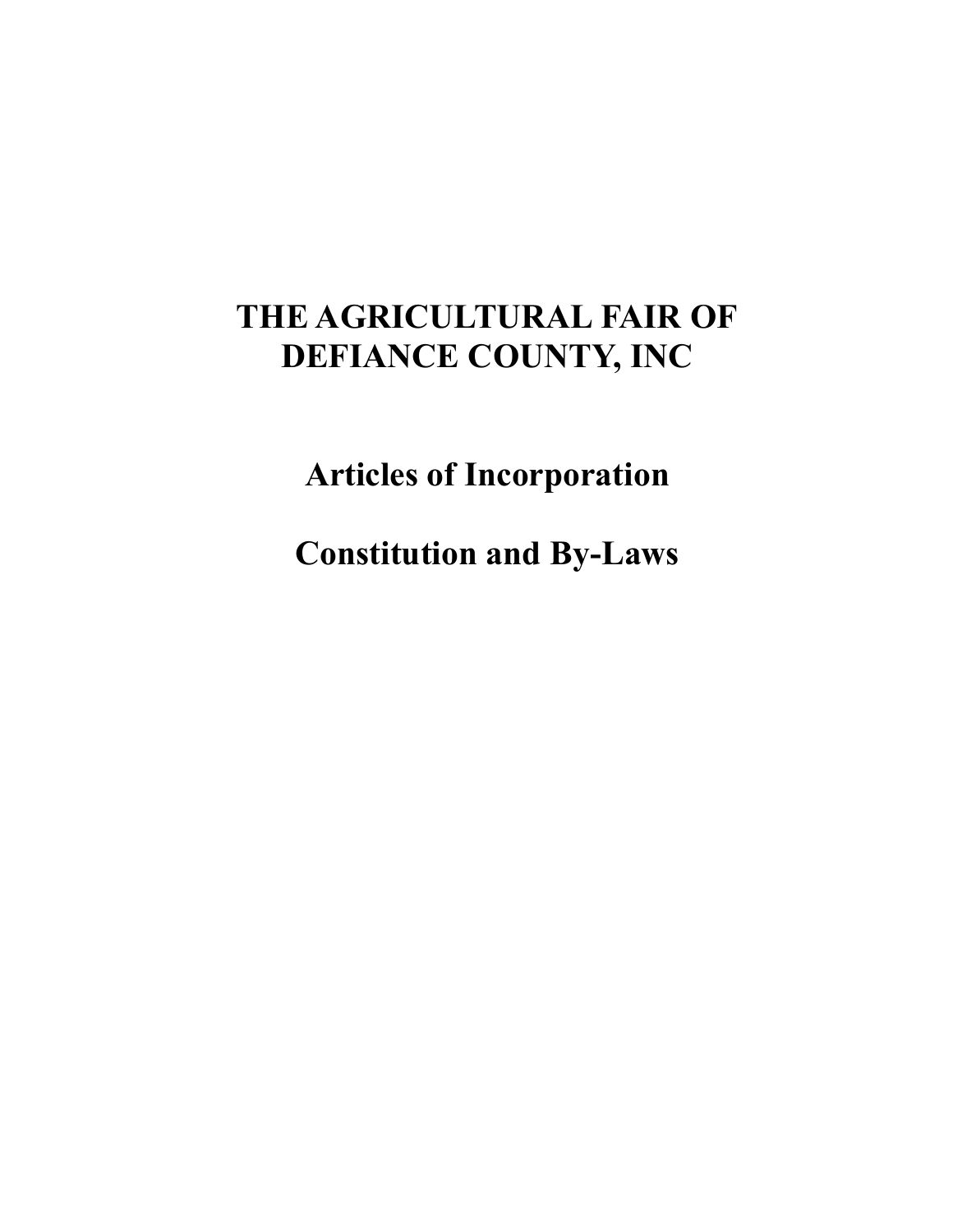# *ARTICLE I: NAME, LOCATION, SEAL*

#### **Section 1.1 Name**

The name of said Corporation shall be The Agricultural Fair of Defiance County, Inc.

#### **Section 1.2 Location**

The place in this State where the principal office of the corporation is to be located is in the Village of Hicksville, Defiance County.

#### **Section 1.3 Seal**

The Seal of the Corporation shall be circular, 2 inches in diameter, with the name of the Corporation engraved around the margin, and the word "Seal" engraved across the center.

# *ARTICLE II: NATURE, AUTHORITY AND PURPOSE*

#### **Section 2.1 Authority**

The Society is a county agricultural society corporation formed under Chapter 1711 of the Ohio Revised Code. The Society and its Constitution, By-laws and Rules and Regulations are subject to the laws administered by the rules promulgated by the State of Ohio Department of Agriculture for county agricultural societies.

## **Section 2.2 Purpose**

The purpose of this Society shall be for the improvement, development and advancement of agriculture, domestic industry, public schools and hold public exhibits commonly known as the "county fair"; and to own and maintain suitable real estate and buildings and doing any and all things necessary or incident thereto for the benefit of the residents of Defiance County and surrounding communities.

#### **Section 2.3 Fiscal Year**

The fiscal year for this Society shall be from December 1 to November 30 of the succeeding year.

## **Section 2.4 Dissolution**

Upon the dissolution of this corporation, its assets remaining after payment, or provision for payment, of all debts and liabilities of this corporation shall be distributed for one or more exempt purposes within the meaning of Section  $501(c)3$  of the Internal Revenue Code or shall be distributed to the federal government, or to a state or local government, for a public purpose. Such distribution shall be made in accordance with all applicable provisions of the laws of this state.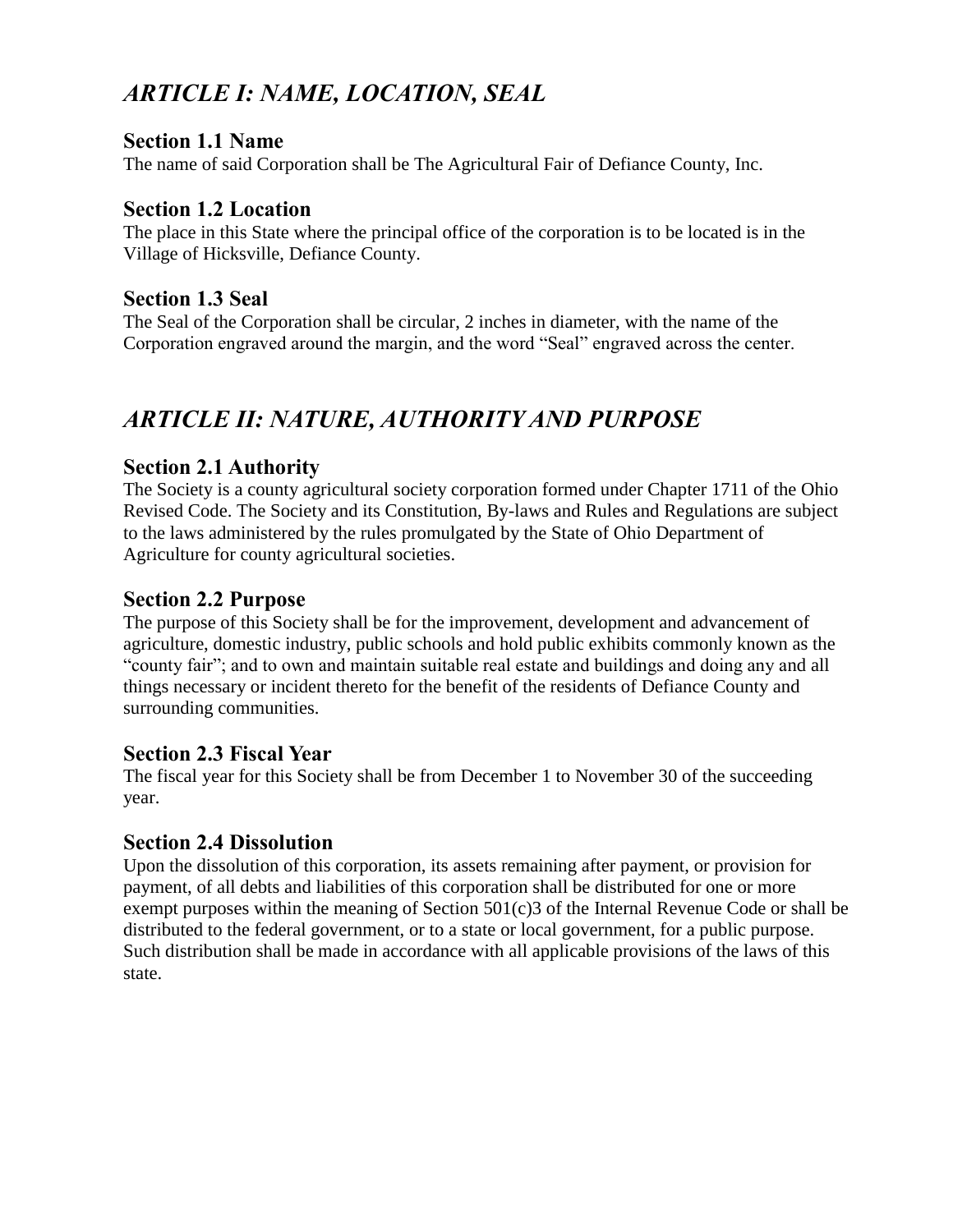# *ARTICLE III: MEMBERSHIP*

## **Section 3.1 Membership**

The sale of membership and issuance of membership certificates in this Society shall be confined to individuals who are residents of Defiance County. Members must be at least 18 years of age and not in regular 4-H on the date of election to be eligible to vote.

# **Section 3.2 Sale of Membership**

Society memberships for the following calendar year shall be placed on sale not later than December 15 and shall remain on sale until fifteen (15) days before the date of annual election. Memberships are only sold by authorized personnel, at a place or places specified by the Board of Directors.

# **Section 3.3 Place and Time of Sale**

Memberships can be purchased at least thirty (30) hours each week at a place or places specified by the Directors. This shall be announced in the annual fair tab, and at least one newspaper of general circulation in Defiance County. Twice during the period of sale: once when they go on sale and no less than 7 days before sale is terminated, but not earlier than 21 days before sale ends.

# **Section 3.4 Membership Certificates**

Membership certificates shall bear dates (day and year membership begins and day and year membership terminates) denoting the time of membership in the Society, the name of the Society and a place for the signature of the person holding said membership. No membership certificate shall be issued to a corporation, organization, partnership or firm. All certificates shall be issued in the name of an individual paying the required membership fee, in person, and only that person whose name appears upon the said membership certificate shall be a member of the Society and shall have a right to vote at the annual election of Directors of the Society.

## **Section 3.5 Membership Privileges**

Members whose name appears on a valid membership certificate shall be entitled to vote and exercise all the privileges of membership in the Society. Membership shall be effective from December 1 through November 30.

## **Section 3.6 Voting at Annual Election**

The date of election is the second Tuesday in November. Voting at the Annual Election will be by ballot, furnished by the Society. Proxies will not be recognized. The polls will be open for four (4) hours, times to be determined by the Board of Directors.

# **Section 3.7 Eligibility**

Only those members who have purchased a membership in the Society, at least fifteen (15) days prior to the Annual Election will be eligible to vote in the Annual Meeting and Election.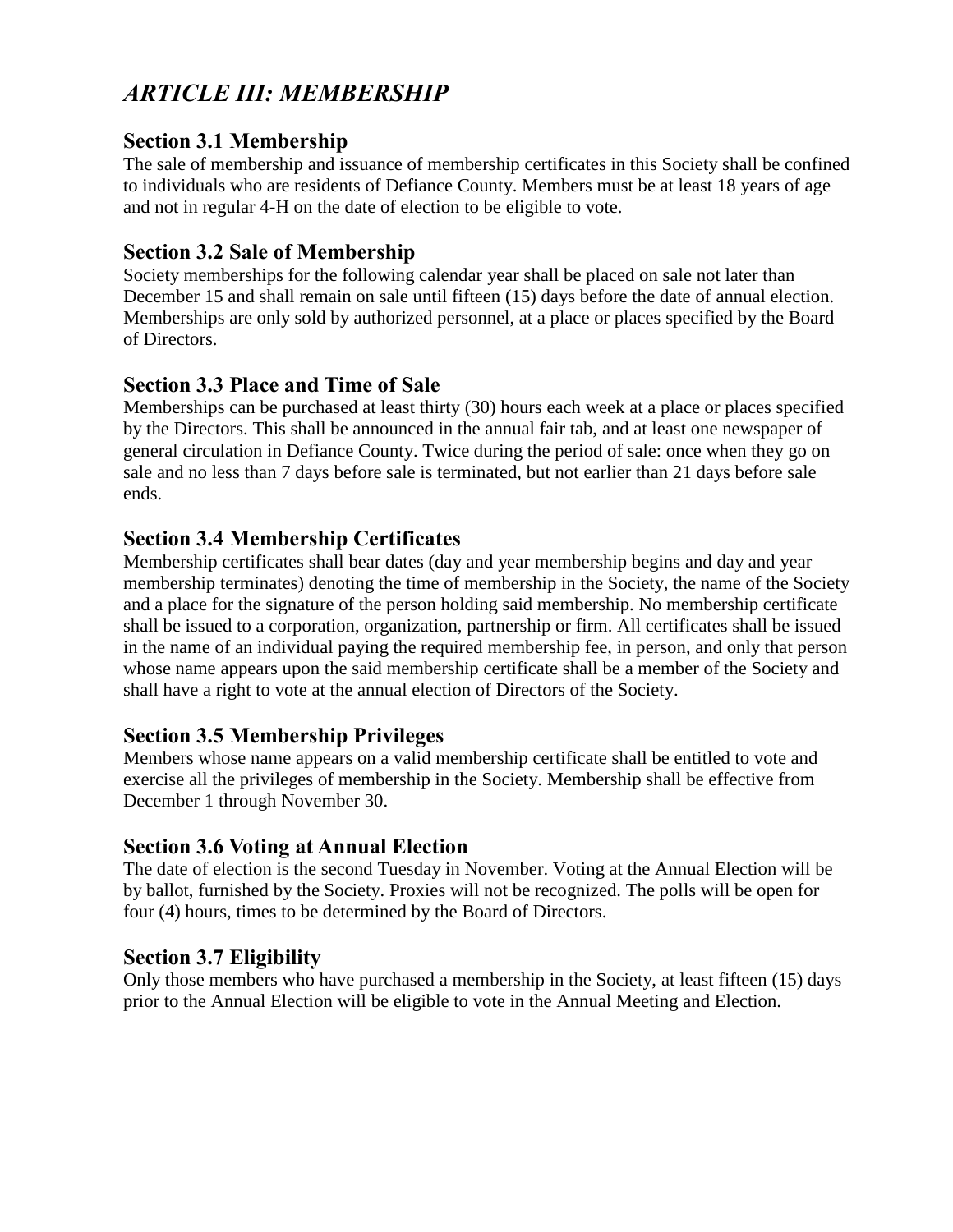# *ARTICLE IV: MEETING OF MEMBERS*

# **Section 4.1 Annual Meeting**

The annual meeting of the members for the election of Directors and the transaction of other business shall be held on the second Tuesday in November. Notice (signed by the President or Secretary or Treasurer and giving the purpose) of such annual meeting shall be given to each member appearing on the books of the Corporation, by mailing the same to his/her address fifteen (15) days prior to the date of such meeting. At such meetings, no business shall be transacted except that stated in the notice.

## **Section 4.2 Order of Business**

At the members meeting, the order of business shall be as follows: Roll Call Reading of minutes of previous meeting and acting thereon Reports of directors and committees Financial Report and statement Reports of President and other officers Unfinished business Election of Directors New or miscellaneous business.

## **Section 4.3 Quorum**

At all meetings, a majority of all members and or directors present shall constitute a quorum for the transaction of business.

## **Section 4.4 Revisions to Constitution and By-Laws**

The constitution shall not be amended except by a majority vote of the membership voting at the Annual Meeting. Amendments to the Constitution may be proposed by:

a) A majority of the board of directors at a scheduled meeting voting in favor of placing an amendment on the ballot, or:

b) A petition filed with the secretary of the society at least 14 days prior to the annual meeting of the membership of the society. The petition must bear signatures and address of not less than 25 members of the society.

The directors shall:

(a) Submit any properly proposed amendment to the membership of the society at the annual meeting of the membership.

(b) Submit amendment in such a manner that the members may vote on each amendment separately.

(c) Publish each such amendment in a least one (1) newspaper of general circulation in the county, not less than three (3) and not more than ten (10) days before the election or annual meeting at which it will be voted upon.

Each society shall file with the department of agriculture a copy of its constitution and by-laws: a) Certified to be true and correct by the President and Secretary of the society

b) Typewritten for proper binding and filing.

c) File copy must be submitted with the department sixty (60) days following the date on which the amendment is effective.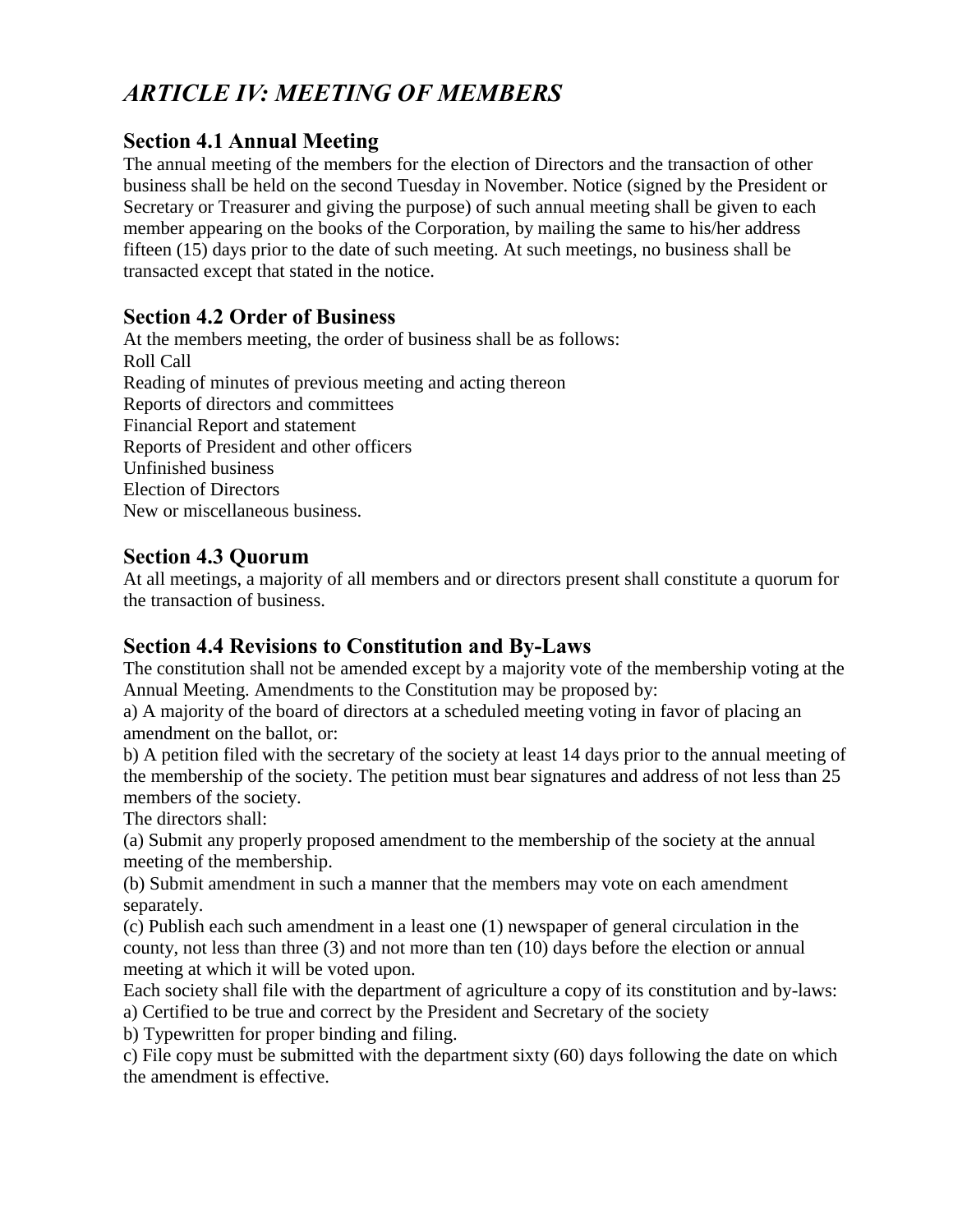# *ARTICLE V: DIRECTORS*

# **Section 5.1 Composition of Board of Directors**

The corporate powers, property and affairs of the Corporation, subject to the limitations contained in the General Code, the articles of regulations shall be exercised, conducted and controlled by the board of no more than thirty (30) directors, each of whom shall be a member of the Corporation, and each of whom shall be a citizen of the United States.

# **Section 5.2 Representation**

There shall be one (1) director from each township in Defiance County, one (1) director from the villages of Ney and Sherwood, and three (3) directors each from Defiance City and Hicksville Village. There shall be ten (10) directors at-large. A director from a township with an incorporated village or city may also be elected from said municipality.

# **Section 5.3 Election**

The election of Directors shall take place at the annual meeting of the members, or at a special meeting called for that purpose and shall be by paper ballot with yes or no options, provided, that if such election be not held at an annual or special meeting, it may be held at a members' meeting at which all members are present in person. Any person running for a position as director for the Agricultural Fair of Defiance County Board shall be elected by a majority of yes votes. Directors shall continue in office until their successors are elected and qualified. Vacancies may be filled by the remaining board members. (see section 6.6)

# **Section 5.4 Terms**

The terms of such directors shall be for a period of three (3) years except upon the organizational meeting, wherein eight (8) directors shall be elected for one (1) year, eight (8) directors for two (2) years and eight (8) directors for three (3) years. Newly elected fair board directors will begin their terms upon installment.

## **Section 5.5 Eligibility**

Any qualified member of the society seeking to become a Director or any current Director may secure a petition from the Secretary of the Society, declare what opening on the Board they are seeking, and acquire the signature of ten (10) or more members of the Society. The petition must be filed with the Secretary at least seven (7) days before the Annual Election is held. Those qualified members looking to become a Director must have completed 20 voluntary service hours at the fairgrounds not during the fair, 20 voluntary services hours during the fair, and attend at least 4 board meetings. Any NEW Directors (was not a Director the previous year) must submit a completed and clean Ohio BCI background check, at their expense before they are listed on the ballot (due seven days before the election.). Anyone failing to meet these qualifications will not be eligible to become a director.

## **Section 5.6 Fees and Dues**

There shall be no initiation fees, but all directors shall pay their annual dues for the Agricultural Fair of Defiance County in advance, on or before the 1<sup>st</sup> of December of each year or before his/her election. Any fraction of a year shall be counted as a full year. Failure to pay annual dues promptly shall be cause for suspension of voting rights and expulsion from the Board.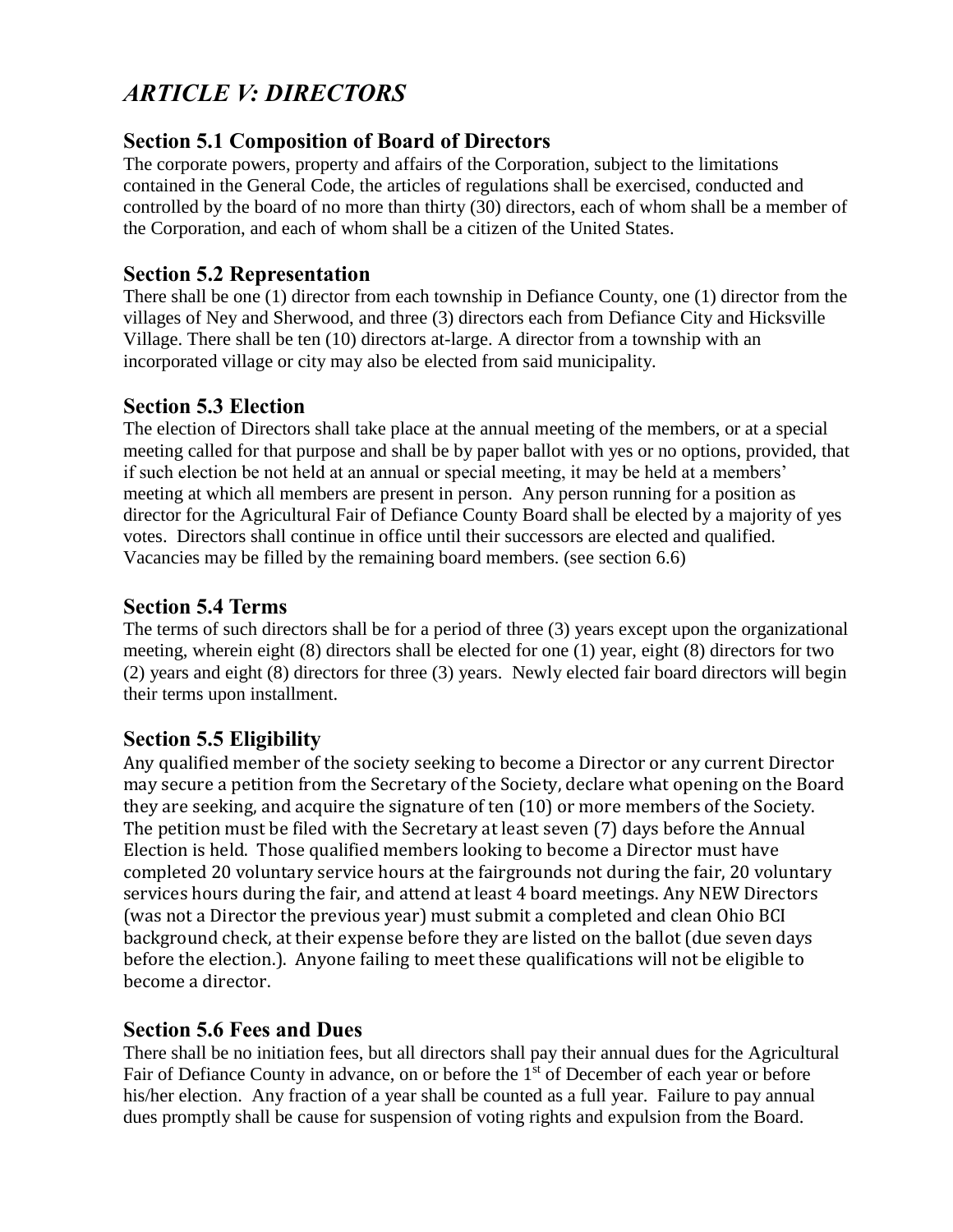# **Section 5.7 Director Privileges**

Directors will receive an O.F.M.A. (Ohio Fair Manager's Association) pass which allows you and one other person free admission to any/all other fairs in Ohio.

# **Section 5.8 Director's Oath of Office**

Following the annual election, the oath of office shall be administered to all newly elected directors. The society shall secure a notary public, judge, or mayor to administer the following oath.

"I do solemnly swear that I will support the Constitution of the United States, the Constitution of the State of Ohio, laws of Ohio, and regulations of the department of agriculture of Ohio pertaining to agricultural societies and to the best of my ability perform the duties of the director of the Agricultural Fair of Defiance County, so help me God."

# *ARTICLE VI: DIRECTOR MEETINGS*

## **Section 6.1 Notice of Meetings**

The secretary will send written and/or e-mail notification of a meeting at least ten (10) days before a scheduled meeting. A Director may also be contacted personally or by telephone not later than the day before the date of which such meeting is to be held. Notice of any meeting of Directors may be given only by the President or the Secretary of the Society.

## **Section 6.2 Order of Business**

The order of business shall be as follows: Roll Call Approval of minutes of previous meeting and acting thereon Introduction of guests Review of correspondence Financial report and statement Reports of directors and committees Unfinished business New or miscellaneous business.

# **Section 6.3 Payment of Obligations**

The Board must approve payment of obligations and two (2) members of the Executive Committee must sign the vouchers.

# **Section 6.4 Meeting Attendance**

Directors are expected to attend regularly scheduled meetings of the Agricultural Fair of Defiance County Board of Directors. Directors must contact the President or the Secretary in advance of being absent from a meeting.

## **Section 6.5 Removal of Directors**

Three (3) unexcused absences from meetings and other Board sponsored events will be cause for review by the Board to be determined if there may be cause for suspension or expulsion. Reasons for unexcused absences should be noted for the record**.** All directors on the board must sign and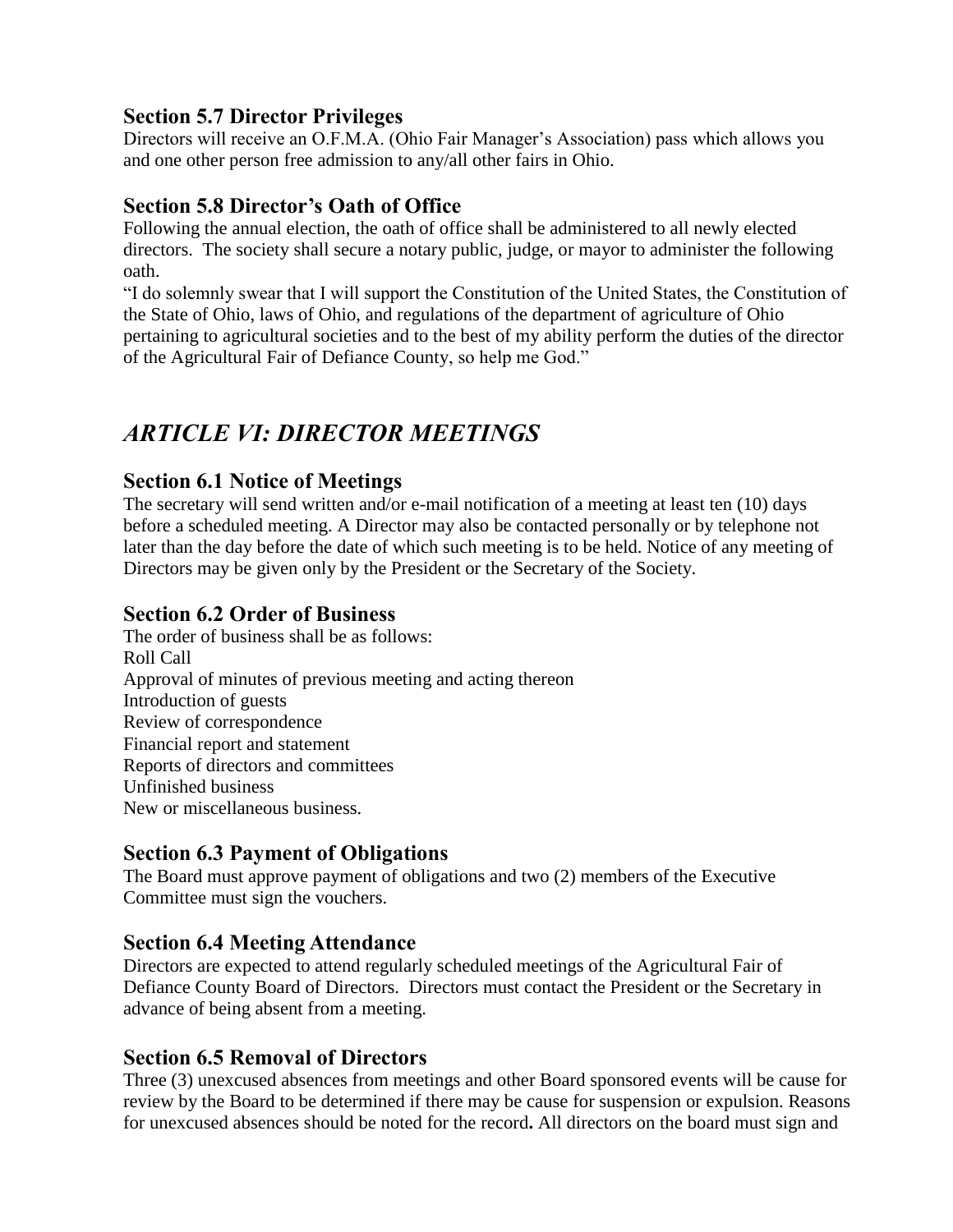follow a code of conduct and conflict of interest. Complaints alleging misconduct on the part of Board members will be investigated promptly and as confidentially as possible by the Executive Committee. The Executive Committee will make a recommendation to the board. A majority of the Board members must agree with the punishment.

# **Section 6.6 Vacancies**

The Board may elect director(s) for any part of a year up through the March meeting, subject to re-election at the annual meeting to fill a vacancy if one exists. Said Director will be elected by not less than seventy-five per cent (75%) of the voting Board of Directors. Election will be by written ballots with yes and no options. Proposed directors must meet eligibility as stated in Section 5.5.

# *ARTICLE VII: COMMITTEES*

# **Section 7.1 Executive Committee**

a) The Board of Directors may appoint an Executive Committee of not less than five (5) members from their own number, who shall have charge of the management of the business and affairs of the Corporation in the interim between the meetings of the Directors with power generally to discharge the duties of the Board of Directors but not to incur debts, excepting for current expenses, unless specially authorized. They shall at all times act under the direction and control of the Board of Directors and shall make report to the same for their acts, which shall form a part of the records of the Corporation.

b) The President, Secretary and Treasurer shall be ex-officio members of said Executive Committee.

c) Five (5) members of the Executive Committee shall be appointed on a rotating basis through a lottery to be held at the November Directors' meeting. The immediate previous members of the committee will be exempt from the lottery.

d) Executive Committee meeting minutes need to be taken and kept on file in the Secretary's office.

## **Section 7.2 Standing Committees/Departments**

a) Directors may submit preferences for committee assignments to the Vice President at the November director meeting.

b) The Executive Committee will make committee assignments and present to the Board of Directors at the December meeting.

# *ARTICLE VIII: OFFICERS*

## **Section 8.1 Election of Officers**

The executive officers of the Corporation to be elected by the directors shall be a President, Vice President and Secretary and Treasurer. They shall be members of the Corporation and in good standing. The secretary and treasurer need not be a board director.

# **Section 8.2 Terms of Officers**

Such officers shall be elected for one (1) year at the Annual Meeting or until their successors are elected and qualified. The Directors or Executive Committee may appoint clerks and other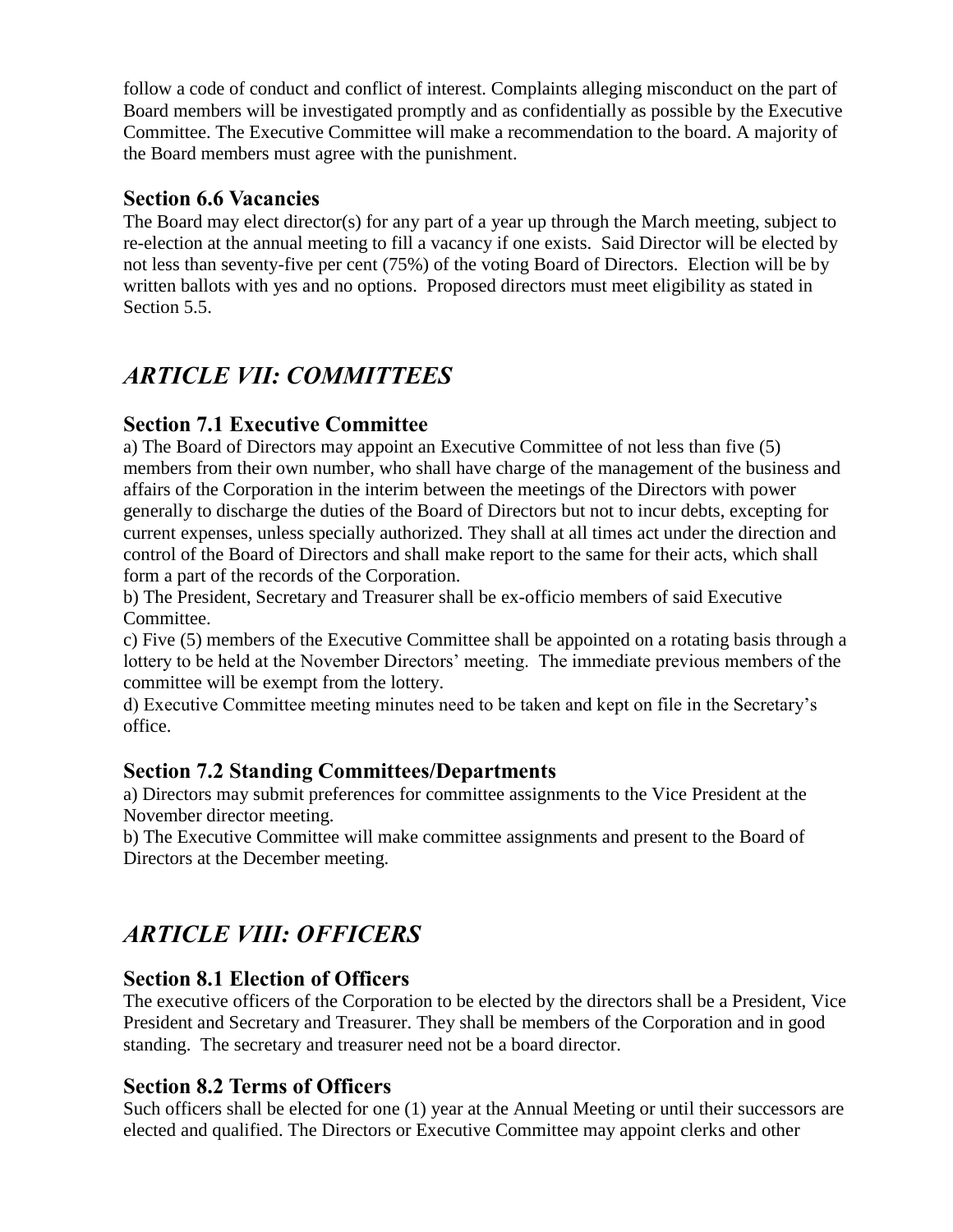employees for such time and such salary or wages as they may determine.

# **Section 8.3 Duties of the President and Vice President**

It shall be the duty of the President to preside at all meetings of the members and Directors; to sign the records thereof, sign checks, and in general to perform all the duties usually incident of such office, or which may be required by the Members or Directors. The President shall also be the representative of the Agricultural Fair of Defiance County to the Defiance County Fair Foundation. It shall be the duty of the Vice President to perform all duties of the President, in case of the latter's absence or disability. The Vice President will also sign the checks of the organization. Vice President will also preside as President of the Executive Committee.

# **Section 8.4 Duties of the Secretary**

- a. It shall be the duty of the Secretary to keep an accurate record of the acts and proceedings of the Members and Directors through meeting minutes.
- b. It shall be the duty of the Secretary to collect all committee meetings minutes.
- c. It shall be the duty of the Secretary to obtain, provide and maintain a clean Ohio BCI background check, at his/her expense.
- d. He/she must be willing to work in the fair office at the discretion of the Board of Directors.
- e. Be responsible for communicating of and for the Agricultural Society and Fairboard; and communicating all notices required by law.
- f. Keep records of all proof of insurances.
- g. Upon the expiration of the terms of the office, to deliver all books and papers and property of the Corporation to the President.
- h. In general, to perform all the duties usually pertaining to the office.
- i. All documentation pertaining to his/her duties shall remain at the office of the Defiance County Agricultural Society and remain there for a period of seven (7) years.
- j. Serve as a signor on the bank account to be able to provide support to the treasurer during fair time.
- k. Shall furnish an insurance policy, the premium for which will be paid by the Corporation annually.

## **Secretary or Finance Committee shall:**

- a. Provide checks and balances for the Treasurer.
- b. Reconcile bank statements. Do a receipt book vs. deposit verification system. Verify contracts with deposits.

# **Section 8.5 Duties of the Treasurer and Bookkeeper**

a. The Treasurer shall safely keep all money and funds belonging to the Corporation and disburse the same (write checks), under the direction of the Board of Directors

a1: •Works under the direction of the Officers and The Executive Committee of the Agricultural Fair of Defiance County

• Safely keeps all money and funds belonging to the Agricultural Fair of Defiance County and disburse under the direction of the organization

Keep an accurate account of the finances. Receive all the monies due or coming to the organization, make deposits, execute a receipt of monies received, and properly enter receipted information

- Prepare monthly reports for the members at monthly meeting
- Participate and prepare reports for the Livestock sale during the fair
- Request and receive information from organization's members' any necessary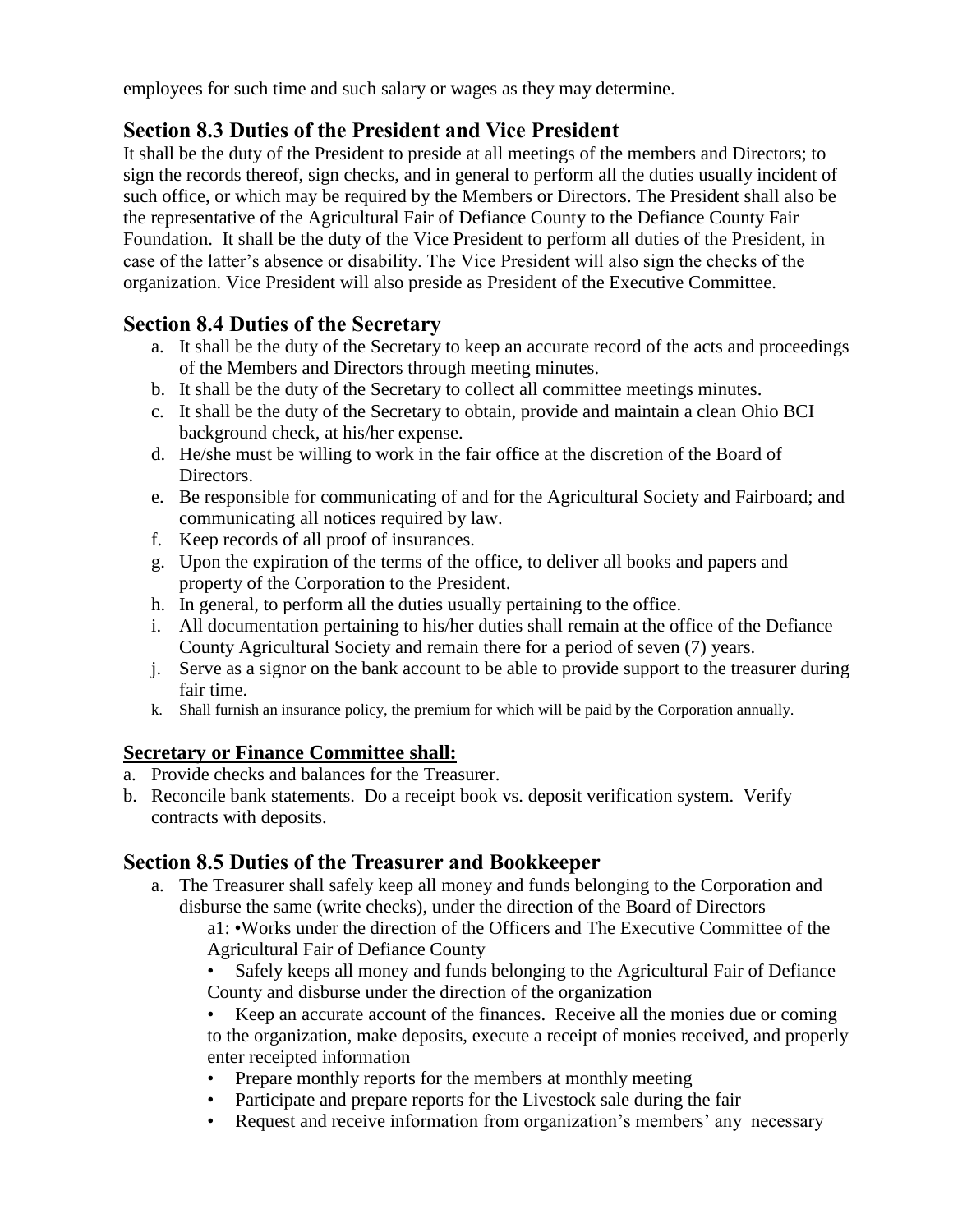documentation for the execution of audit procedures, assist in the performance of substantive tests of specific accounts and records, assist in performance of test of compliance with laws and regulations applicable to the audit, and assist in the preparation of necessary papers and schedules.

- Financially responsible for any added expenses needed for outside help to complete audits for the organization
- Make records available for inspection and examination by the directors, any committee, members, or any other meeting when requested
- Prepare the Annual Report, Federal Reports, State Reports and other forms necessary to comply with financial requirements
- Must provide and maintain a clean Ohio BCI background check
- Required to furnish an insurance policy for the organization to the Secretary which the premium shall be paid for by the Agricultural Society annually
- Upon completion of the audit; the records will remain at the office of The Defiance County Agricultural Society for a period of twenty (20) years
- Upon expiration/termination it is the responsibility of the accountant to deliver all monies and other property of The Defiance County Agricultural Society directly to the current President of the organization upon the end of contract
- Must be willing to work at or in the Fair office at the discretion of the officers and the organization. Hours determined prior to July 1 of every year.
- Accountant and their employees will keep all information pertaining to the organization in confidence

Tasks included but not limited to:

- 1. Schedule Calendar of Multipurpose building rental dates
- 2. Receive and disperse all mail to appropriate persons
- 3. Coordinate gates and events revenue with startup money
- a. Coordinate with ticket chairperson and have all ticket and cash ready prior to event gate opening
- 4. Reconcile monies from gates and events
- 5. Coordinate vender packets with passes
- 6. Coordinate workers passes
- 7. Help coordinate billing and invoicing sponsors
- 8. Prepare report and/or list history and amount of sponsors and donors to use for future reference
- 9. Board needs to approve any and all changes that need made
- b. Keep an accurate account of the finances of the Corporation.
- c. Make deposits of receipted income.
- d. Properly enter receipted information into the computer system.
- e. Prepare monthly reports for the membership.
- f. All documentation pertaining to his/her duties shall remain at the office of the Agricultural Fair of Defiance County and remain there for a period of seven (7) years.
- g. It shall be the duty of the Treasurer to obtain, provide and maintain a clean Ohio BCI background check, at his/her expense.
- h. He/she must be willing to work in the fair office at the discretion of the Board of Directors.
- i. He/she shall receive all monies due or coming to said Corporation and execute a payee receipt.
- j. Make records available for inspection and examination of the Directors and any Committee or Members or any other meetings when requested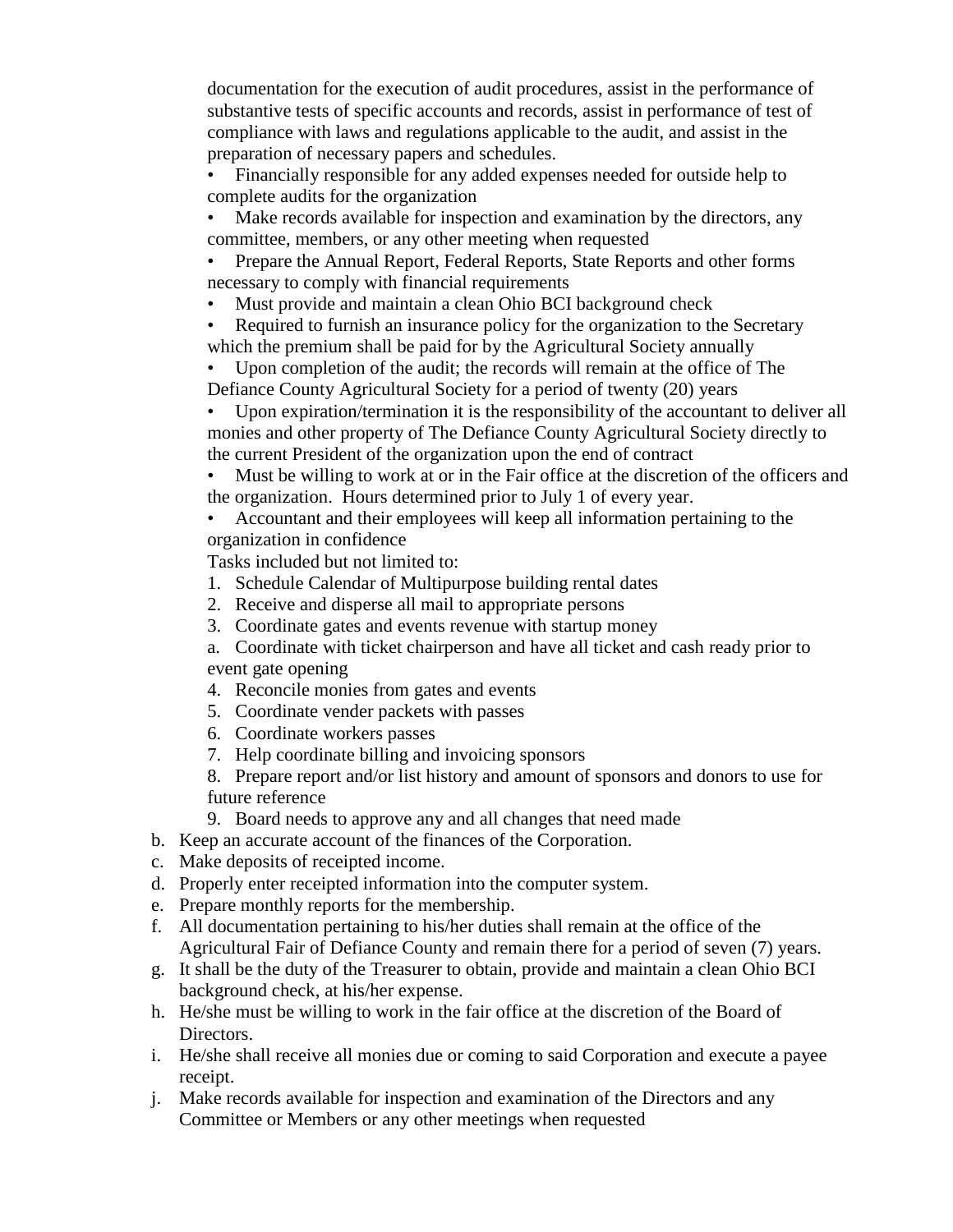- k. Upon the expiration of term shall deliver all money and other property of the Corporation in his hands to the President.
- l. Shall furnish an insurance policy, the premium for which will be paid by the Corporation annually.

# **Section 8.6 Compensation of Officers**

In all instances, the compensations of Officers shall be in accordance with and not exceed, the compensation permitted by Ohio Law. Officers will be permitted to decline receiving compensation. Salary for Secretary and Treasurer will be determined by the Board of Directors.

# *ARTICLE IX: OHIO FAIR MANAGER'S CONFERENCE*

## **Section 9.1 Delegate for Annual Meeting**

The Board of Directors shall elect a delegate and an alternate to attend the annual meeting with the Director of the Department of Agriculture. This is a mandatory meeting for all Agricultural Societies in the State of Ohio.

#### **Section 9.2 Director's Attendance**

The Directors are encouraged to attend all or a portion of the Ohio Fair Manager's Conference. Reservations must be made by the December meeting. The Board will determine on a yearly basis if funds are available to cover expenses for the directors.

# *ARTICLE X: RULES AND REGULATIONS*

## **Section 10.1 Fair Veterinarian**

This Society shall have at the annual Fair or at any other exhibition sponsored by or under the control of the Society, an official veterinarian who has been approved by the Division of Animal Industry of the Department of Agriculture of Ohio. After the Veterinarian recommended for appointment has been approved by the Division of Animal Industry, the Society shall certify his appointment to the Director of Agriculture not less than ten (10) days before the opening of the Fair. It shall be the responsibility of the Society, through the official veterinarian appointed by it, to enforce the laws of Ohio and the regulations and rules of the Division of Animal Industry of the Department which pertain to livestock exhibited at the Fair.

## **Section 10.2 Ohio Livestock Guidelines**

This Fair will operate under the provisions of Ohio's Livestock Show Reform Act and under all applicable Ohio Department of Agriculture Administrative Code Rules. These guidelines may be viewed and or secured at the secretary's office.

## **Section 10.3 General Livestock Guidelines for Defiance County Fair**

a) All animals must be owned/leased by the exhibitor or a member of his immediate family. b) All livestock shall be subject to examination upon entry to the Defiance County Fair. c) Any animal showing evidence of infectious, contagious or communicable diseases shall be immediately withdrawn and held in quarantine at the owner's risk and expense until properly treated and recovered, or until the animal is released to return to the owner's premise. (ODA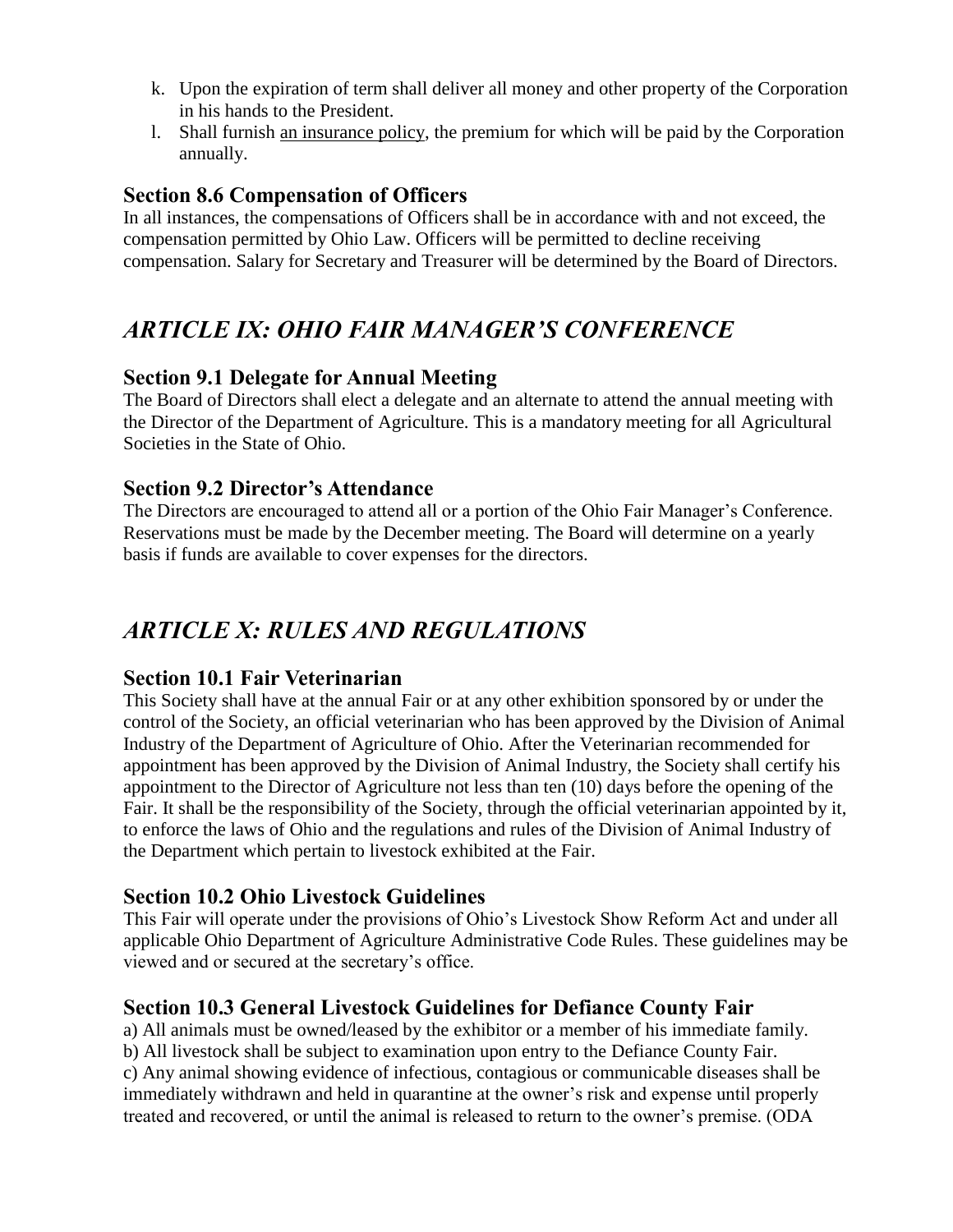901:1-18-03)

d) The superintendent in charge will assign stall and pens for all animals. Open class stalls will not be assigned until entries are made and paid. Stalls and pens must be kept clean and in sanitary condition, subject to fair veterinarian's approval.

e) Vendors selling feed, shavings, etc. must receive permission from the Chair of the Senior Fair Livestock Committee.

## **Section 10.4 Release of Junior Fair Exhibits**

a) Animals going thought the livestock sale, direct or custom will be released Friday night.

b) Release of animals will be determined by the Fairboard annually.

c) The Swine barn will be closed at 9pm on Friday to allow the sale committee to load out animals. No one is allowed in the swine barn after 9 pm on Friday. The swine barn will reopen after all animals are loaded out.

d) Still projects will not be released until Saturday morning at 6:00 am.

# **Section 10.5 Senior Fair Department General Guidelines**

(a) Directors or other officially appointed persons shall act as superintendents of the different departments/committees, and are empowered to decide all questions not covered by these rules after committee discussions.

(b) Entries into Senior Fair Departments shall be recorded and a receipt issued to the exhibitor. (c) See calendar for move in time and release of exhibits time.

(d) All protests of award for premiums must be in writing and shall be filed with Secretary's

office before 12:00 noon on last day of fair.

(e) Should any premium be found to have been obtained by false evidence or misrepresentation or a violation of the above rules, the Board will withhold the money.

(f) No exhibitor can win more than two (2) prizes in one class.

(g) Judges' books must be returned every evening to the Secretary / Treasurer's office.

# **Section 10.6 Solicitation**

No person shall be permitted to make solicitations of any nature on the fairgrounds except in contracted concession or commercial rented spaces. No person will be permitted to post or display signs, distribute handbills or advertising material or sell or distribute free, any merchandise, except persons under contract of those who have received permission from the Fair Board.

## **Section 10.7 Gambling**

No gambling, games of chance, immoral exhibition, or intoxicated persons will be allowed on the grounds. The above rule is in strict accordance with the State Law.

## **Section 10.8 Prohibited Prizes and Sales**

There shall be no merchandise sold or given as prizes deemed to be hazardous or injurious to any individual. A list of prohibited items is on file in the Secretary's office. Any item/items, in question must be accepted or rejected by the Director in charge or any other person with the authority to do so.

## **Section 10.9 Unauthorized Vehicles**

(a) Golf carts are no longer permitted on the grounds during the Fair, except those authorized by the board.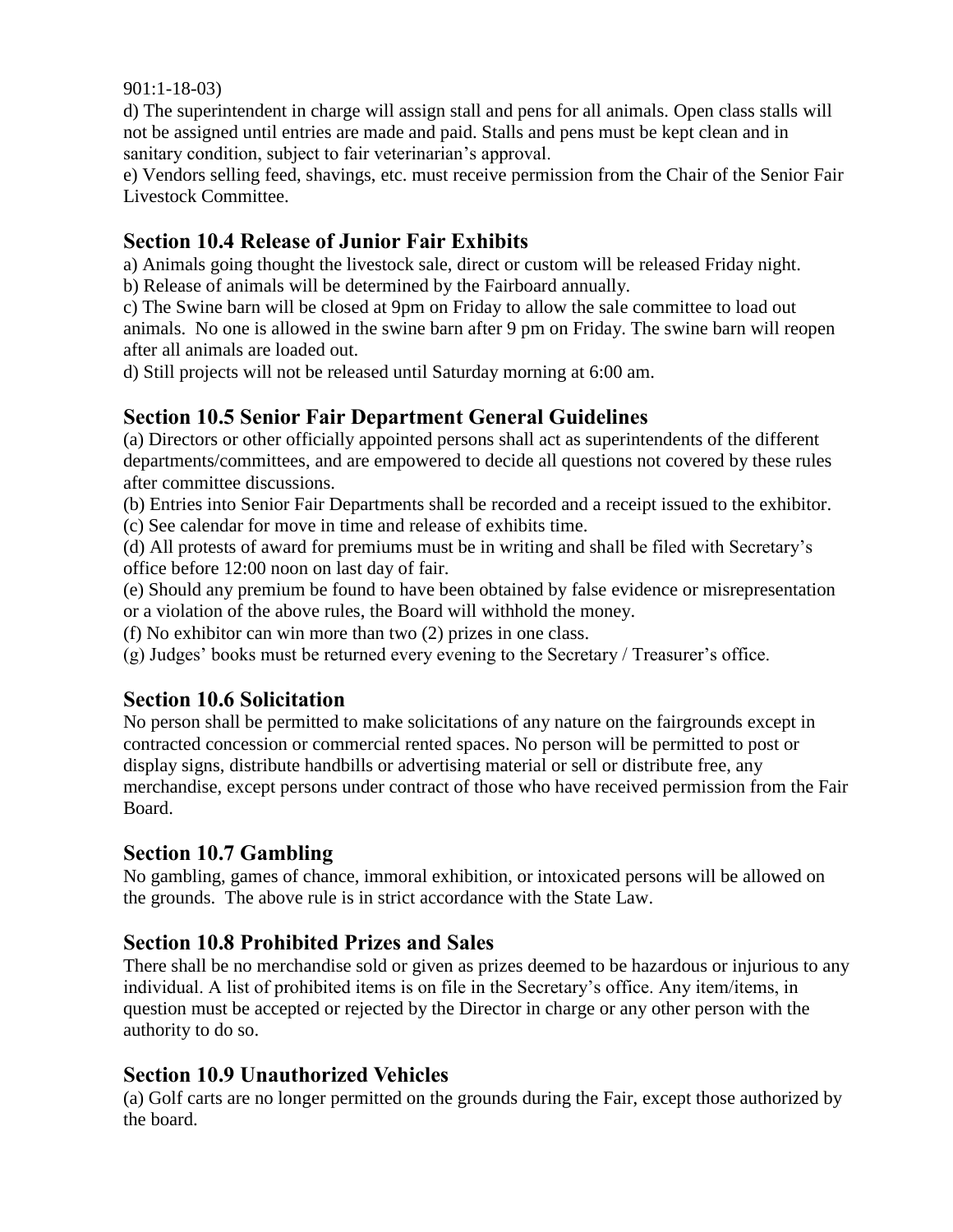(b) No unauthorized vehicles on the Midway after 10:00 am.

(c) Any and all unauthorized vehicles parked illegally, must be removed by noon on opening day and parked in the parking lot. Failure to comply will result in said vehicle being towed at the owner's expense.

# **Section 10.10 Pets**

During any organized event being held on the fairgrounds, no dogs or pets are allowed on the grounds, midway, or in any barn. During the off season, all dogs and pets are to be on a lead, in hand, with no animal running loose on the grounds. Dogs and pets being exhibited at junior fair shows will have a lead and will be removed from the grounds at the conclusion of the show. Any dogs or pets in the campground or those of carnival personnel must be on a lead and within the assigned campground space at all times. Proof of current shot records must be available to the Agricultural Fair of Defiance County for any dog or pet confined to campground space during the fair. Service dogs on a lead in hand will have access to all areas of the fairgrounds.

# **Section 10.11 Curfew**

During Fair, the curfew is 12:30 a.m. every night and will be strictly enforced.

## **Section 10.12 General Rules and Regulations**

a) The Agricultural Fair of Defiance County reserves the right to change opening times and gate prices.

b) The Agricultural Fair of Defiance County reserves the right to pro rate premiums in case of insufficient funds.

c) The Agricultural Fair of Defiance County reserves the right to revise the program and schedule release time of exhibits in case of rain.

d) All exhibitors are required to keep their exhibits in place until released. Anyone removing an exhibit without the official approval of the Director in charge will lose all premium payments.

# *ARTICLE XI: AUXILIARY*

## **Section 11.1 Purpose:**

The purpose of the Senior Fair Auxiliary is to provide additional assistance to the Senior Fair program by assisting the Senior and Junior Fair Boards.

Revised November 2010 Revised November 2011 Revised November 2012 Revised November 2013 Revised November 2014 Reviewed October 2015 – No Changes. Reviewed October 2016 – No Changes. Reviewed October 2017 – No Changes. Revised November 2018 Agricultural Fair of Defiance County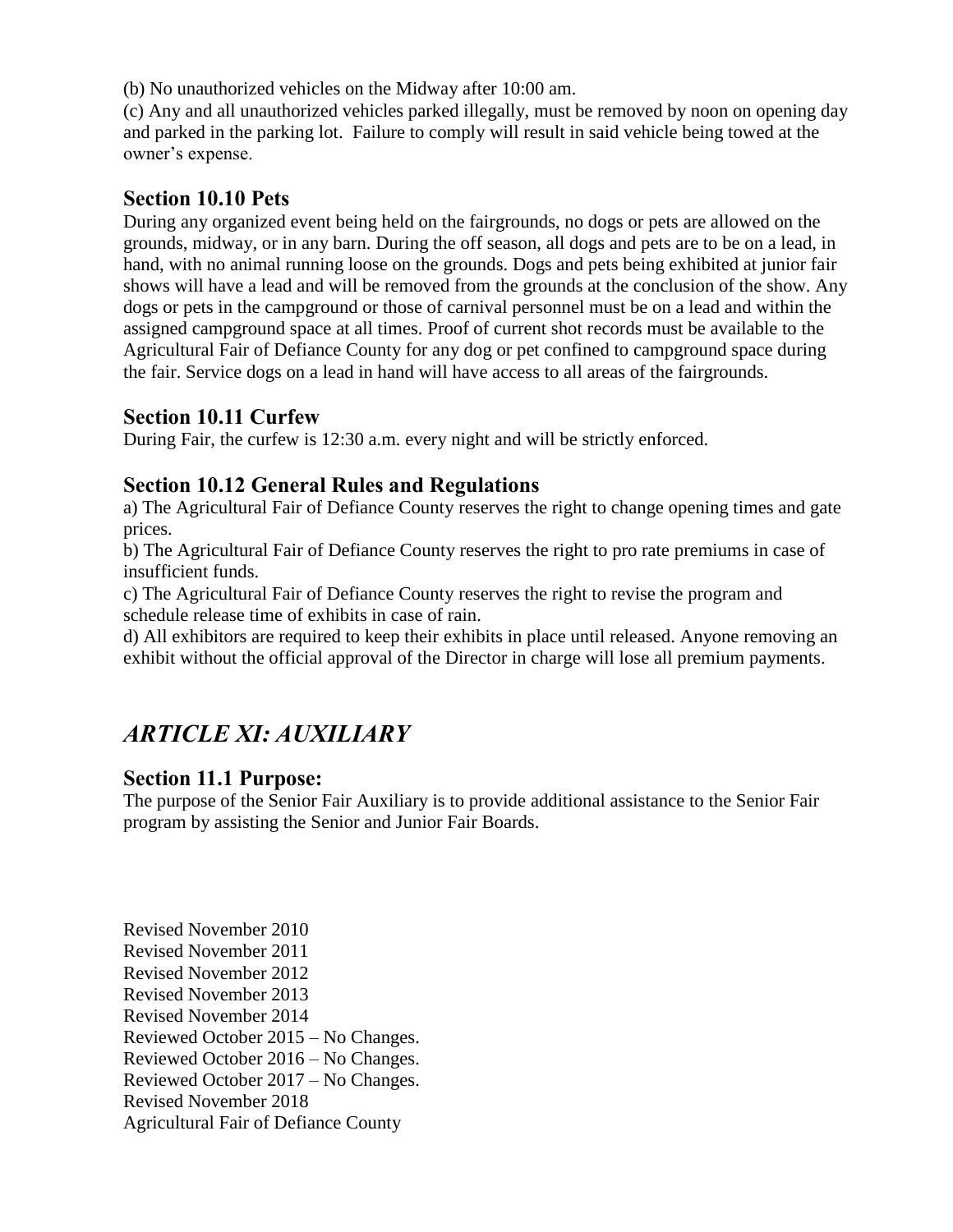# **APPENDIX**

# **MEMORANDUM OF UNDERSTANDING BETWEEN THE DEFIANCE COUNTY SENIOR FAIR BOARD AND THE DEFIANCE COUNTY JUNIOR FAIR BOARD**

# **Role of Defiance County Senior Fair Board / Agricultural Society**

- 1. Provide support of and a positive attitude towards the objectives of the different Junior Fair youth programs including, but not limited to, 4-H, FFA, FCCLA, Boy Scouts, Girl Scouts, etc.
- 2. Responsible for the overall management for the Fair.
- 3. Appoint and maintain a Junior Fair Committee to work with all youth groups involved in fair activities through an active Junior Fair Board.
- 4. Provide financial management of activities that relate to Junior Fair including collection, deposit, and payment of any funds as appropriate for:
	- a. Judges, and other Junior Fair personnel
	- b. Ribbons, trophies, premiums, and other awards
	- c. Junior Fair sales
	- d. Facilities and maintenance
	- e. Financial management of the Junior Fair
	- f. Radios, Golf Cart(s), and other equipment as needed and approved.
- 5. Final approval of all rules (in alignment with respective youth organizations) related to Junior Fair activities, shows, and sales, etc., as recommended by Junior Fair Committee and Junior Fair Board.
- 6. Approve and support Junior Fair activities.
- 7. Involve Ohio State University Extension personnel in decisions that affect participation of 4-H youth and adults such as fair passes, premiums, exhibit housing, show schedules, and facility usage.
- 8. Provide and maintain adequate facilities for the Junior Fair events.
- 9. Maintain control of scheduling, maintenance and improvements of the fair facilities on a year-round basis even though 4-H members and adults may have been instrumental in constructing or improving those facilities.
- 10. Recruit a volunteer to serve as a Junior Fair coordinator to assist in the management and implementation of the Junior Fair program.